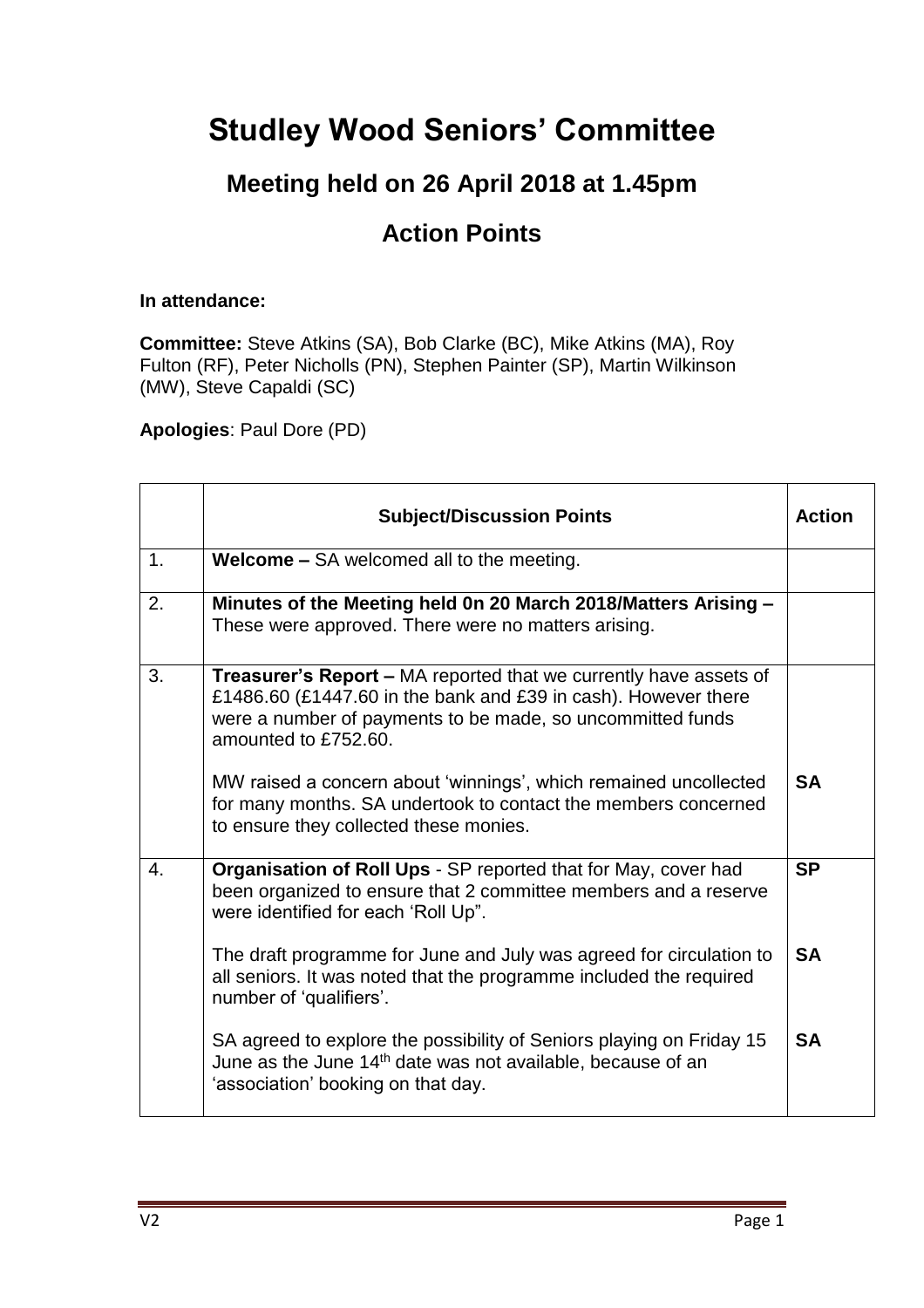| 5.  | Away Days & Tours - PN reported that 26 members had signed up<br>for the Spring trip for Wales and planning was underway for an<br>Autumn trip to South Devon. In addition an Autumn Away Day at<br>Badgemore Park Golf Club, Henley (cost £40 per head) was<br>planned for 10 September.<br>For Spring 2019 a possible trip to Sherwood Forest was under<br>consideration.<br>The Committee endorsed these proposals.                                                                                                                                                                                                                        | <b>PN</b><br><b>PN</b> |
|-----|-----------------------------------------------------------------------------------------------------------------------------------------------------------------------------------------------------------------------------------------------------------------------------------------------------------------------------------------------------------------------------------------------------------------------------------------------------------------------------------------------------------------------------------------------------------------------------------------------------------------------------------------------|------------------------|
| 6.  | Quiz/Rule of the Week - RF said that the quiz rounds had now<br>been completed. RF agreed to forward the latest questions and<br>answers to SA for circulation to all seniors                                                                                                                                                                                                                                                                                                                                                                                                                                                                 | <b>RF/SA</b>           |
| 7.  | Seniors Pairs Competition - Further consideration was given to<br>the difficulty of agreeing dates for these matches, but it was agreed<br>that for the 2018 competition it was too late to amend the rules to<br>specify that if necessary matches should be played at the weekend<br>and 5 day members should be prepared to pay a green fee to play.<br>It was agreed that this change should be made for the 2019<br>competition having been raised and voted on at the next AGM.                                                                                                                                                         | <b>MA/BC</b>           |
| 8.  | Annual Review of Handicaps - BC reported that he and Paul<br>Fitzgerald had completed the annual review of handicaps for<br>'seniors and as a result the handicap of eight members had been<br>increased. A further review would be undertaken in the Spring 2019.                                                                                                                                                                                                                                                                                                                                                                            | <b>BC</b>              |
| 9.  | Bonus Ball Game - SA reported that arrangements had been made<br>to trial a bonus ball game in August and if there were no difficulties<br>this format would be used again in the winter                                                                                                                                                                                                                                                                                                                                                                                                                                                      | <b>SA</b>              |
| 10. | <b>Standard Scratch for Qualifying Competitions - BC indicated</b><br>that with the current forward tee placements on holes 5, 7, 9, 13, 14<br>and 18, which reduced the course length to 6250 yards, the club<br>was not satisfying CONGA requirements. In consequence<br>discussions had taken place with Ken Heathcote who had agreed<br>that a new Standard Scratch of 71 would be used for competitions<br>off these forward tees. When winter tees were in use (course length<br>6100 yards) a Standard Scratch of 70 would be applied. By 2020 the<br>new handicapping system being introduced, would supersede these<br>arrangements. | <b>BC</b>              |
| 11. | Honours Boards - SA reported that Ken Heathcote had indicated<br>that the club would provide an honours board for the 'Champion of<br>Champions' competition. Arrangements for updating the sign writing<br>on the boards would be further explored with Ken Heathcote.                                                                                                                                                                                                                                                                                                                                                                       | <b>SA</b>              |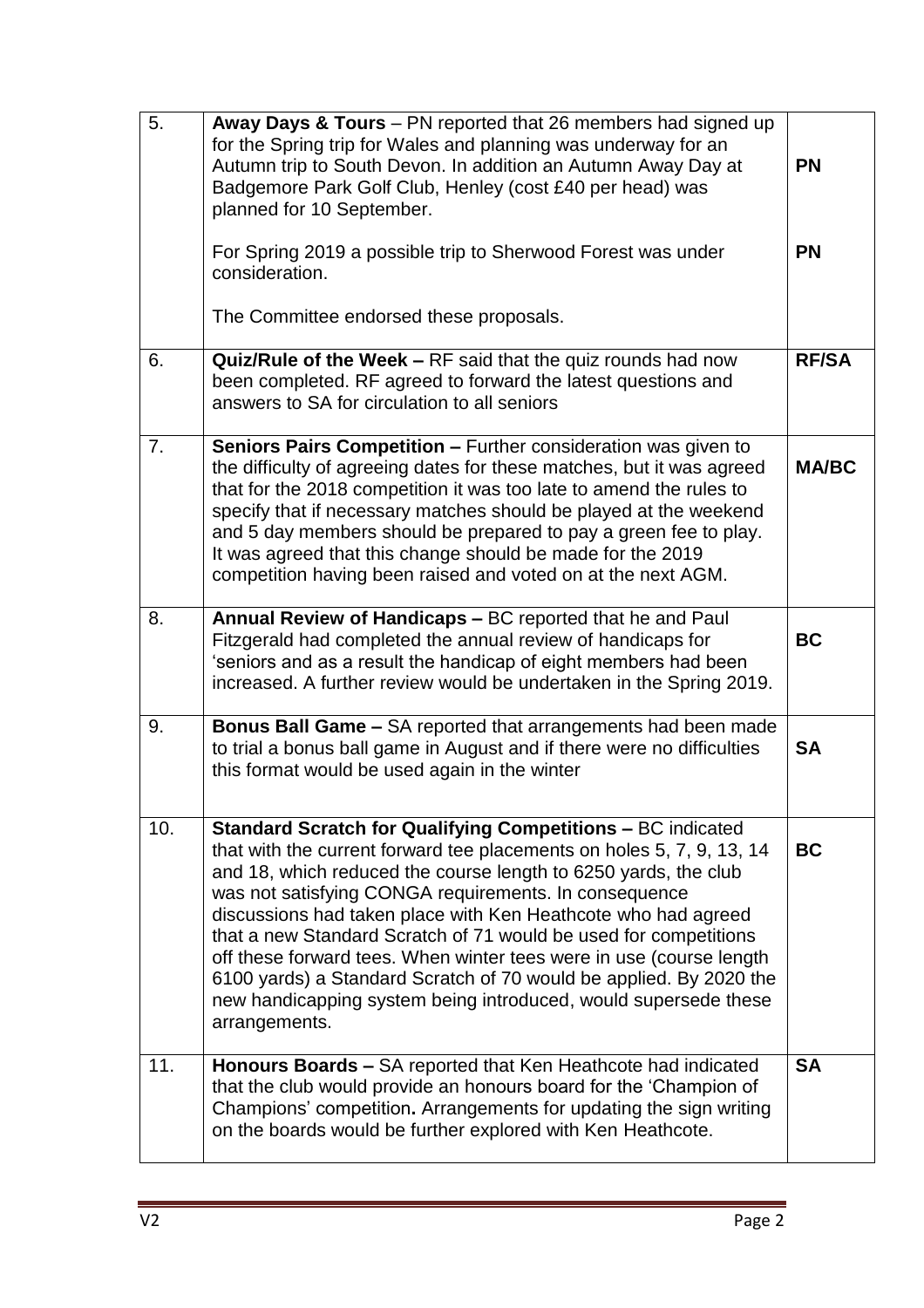|     | (After note: Tom has agreed that this will be done by the club and he<br>is now in the process of preparing to update all the honours boards<br>in the clubhouse).                                                                                                                                                                                                                                    |              |
|-----|-------------------------------------------------------------------------------------------------------------------------------------------------------------------------------------------------------------------------------------------------------------------------------------------------------------------------------------------------------------------------------------------------------|--------------|
| 12. | Seniors' Captain Charity Day - SA reported that he had<br>nominated Sobell House as his charity to support this year. Initial<br>consideration was given to the format of the putting competition and<br>arrangements for the raffle and procurement of cakes. The details<br>would be further considered at the next meeting.                                                                        | <b>SA</b>    |
| 13. | Men's & Club Committee Update -- BC reported on the last<br>Committee meeting and in particular stated that the Committee had<br>raised no objection to the seniors continuing to apply a 'one member<br>one prize' rule for the Club Seniors' Championship.                                                                                                                                          | <b>BC</b>    |
|     | BC also reported that arrangements were being made to invite<br>members to participate in a divot filling session, possibly to coincide<br>with a Thursday evening 200 competition evening.                                                                                                                                                                                                           |              |
| 14  | Seniors Coaching Sessions - RF indicated that Andy Charlton<br>was starting the 'Short Game' coaching on 8 May at 1.30pm. RF<br>would put a notice on the Notice Board                                                                                                                                                                                                                                | <b>RF</b>    |
| 15. | Reserved Tees - Concerns were expressed about seniors' events<br>being interrupted by golfers starting rounds during the period when<br>the 1st and 10 <sup>th</sup> tees were reserved for seniors. SP suggested that a<br>"Tee Reserved" sign should be provided for use on Tuesday and<br>Thursday mornings. The Committee supported the proposal, which<br>would be discussed with Ken Heathcote. | <b>SA</b>    |
| 16. | <b>Seniors &amp; Ladies match – MW confirmed that this was now fixed</b><br>for 9th October and he would now discuss the format with the lady's<br>captain.                                                                                                                                                                                                                                           | <b>MW</b>    |
| 16. | <b>Silverware Competitions - RF suggested that the prizes for</b><br>silverware competitions should be increased by the funding of £10<br>'winners' vouchers and £5 'runners up' vouchers to supplement the<br>usual cash prizes provided from 'roll up funds'. It was estimated that<br>this would add approx. £100 to annual costs. The Committee<br>approved this proposal.                        | <b>SA/MA</b> |
| 17. | Winter League - MW questioned whether there were too many<br>Winter League prizes and thought that payment to the top 10 would<br>be adequate. It was agreed that this would be reviewed in the<br>Autumn.                                                                                                                                                                                            | <b>SA</b>    |
| 18. | <b>New Rules of Golf - MW referred to the new rules being introduced</b><br>in 2019 and suggested a seminar for members in the Autumn. SC<br>suggested that some new rules might be trialed in the winter. It was<br>agreed that this would be considered further at a later meeting.                                                                                                                 | <b>SA/BC</b> |